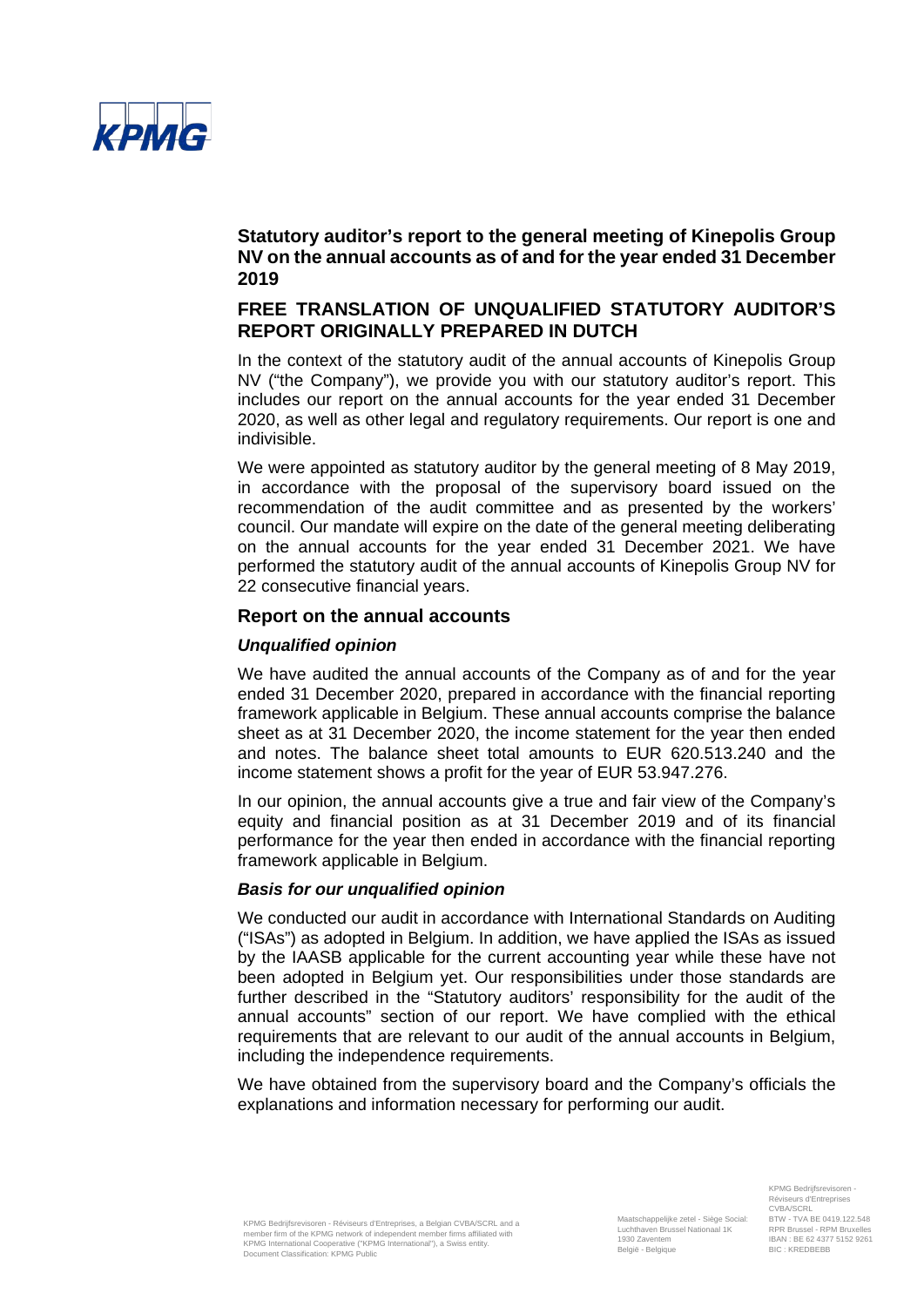

We believe that the audit evidence we have obtained is sufficient and appropriate to provide a basis for our opinion.

### *Emphasis of matter – COVID-19*

We draw attention to note 6.14 'nature and financial impact of significant events after the closing date not reflected in the balance sheet or income statement' to the annual accounts where the board of directors describes the impact of the corona - COVID-19 pandemic on the operating profit of the group.

Our opinion is not modified in respect of this matter.

### *Key audit matters*

Key audit matters are those matters that, in our professional judgement, were of most significance in our audit of the annual accounts of the current period. These matters were addressed in the context of our audit of the annual accounts as a whole, and in forming our opinion thereon, and we do not provide a separate opinion on these matters.

#### *Impairment of investments in subsidiaries*

We refer to notes 6.4.1 and 6.15 of the annual accounts.

— *Description*

The Company is the ultimate parent of the Kinepolis Group. In this capacity, it owns investments in subsidiaries, which are valued at historical cost, unless management assesses that a permanent impairment or devaluation exists. Based on Belgian accounting principles, investments in subsidiaries are subject to an annual impairment test in the framework of the preparation of the annual accounts.

Management applied the following approach to assess whether these investments in subsidiaries are subject to impairment. The net book value of each investment is being compared to the proportion of net assets owned by the Company in the related subsidiary. To assess whether the impairment is permanent, management takes into account recent financial information of the subsidiary, budgeted future performances and, if applicable, other elements.

- ― This matter is a key audit matter because of:
	- the significance of the balance (71,2% of total assets), and
	- management judgement involved in the assessment of the permanent nature of the impairment of the investments in subsidiaries.
- *Our audit procedures*

Amongst other things, we performed the following audit procedures:

- we have agreed key data used by management in its analysis, to underlying evidence, notably, the net asset position, the percentage of ownership and any other relevant financial information
- when elements where identified for a possible permanent impairment or devaluation, we challenged key inputs and data used in the valuation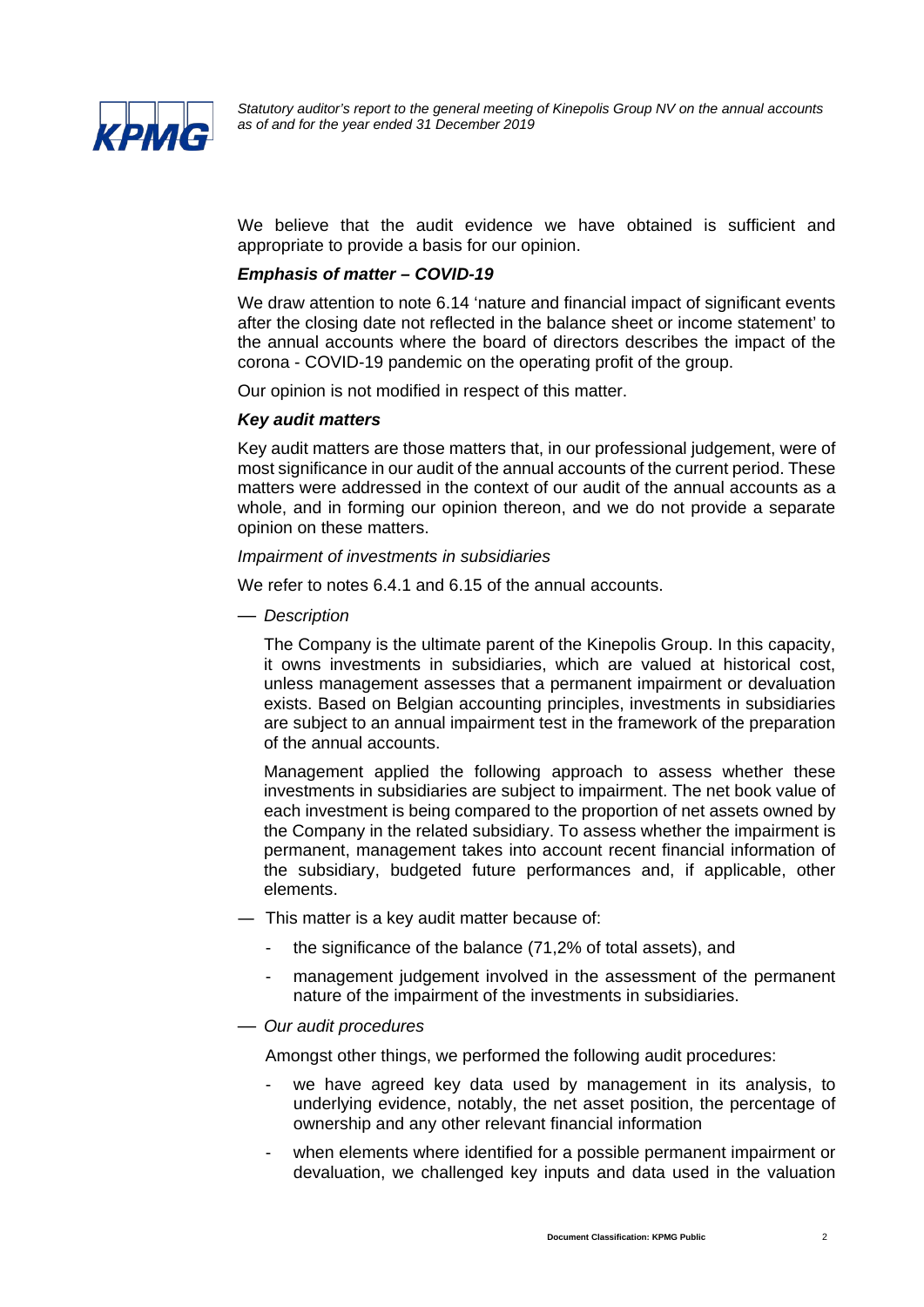

model used by management, such as forecasted revenues, operating costs, maintenance capital expenditure, and respective weighted average cost of capital based on our knowledge of the business and the cinema industry. We assessed the Company's historical ability to forecast cash flows, and challenged the reasonableness of current forecasts given the future strategy of the Company and our understanding of the Company's past performance

- we verified the mathematical accuracy of the discounted cash flow model
- we performed sensitivity analyses on the respective weighted average cost of capital and the forecasted cash flows used by the Company to assess what change thereto would result in a different conclusion being reached, and assessing whether there were any indications of management bias in the selection of these assumptions.

## *Supervisory board's responsibilities for the preparation of the annual accounts*

The supervisory board is responsible for the preparation of these annual accounts that give a true and fair view in accordance with the financial reporting framework applicable in Belgium, and for such internal control as supervisory board determines, is necessary to enable the preparation of annual accounts that are free from material misstatement, whether due to fraud or error.

In preparing the annual accounts, the supervisory board is responsible for assessing the Company's ability to continue as a going concern, disclosing, as applicable, matters related to going concern and using the going concern basis of accounting unless the supervisory board either intends to liquidate the Company or to cease operations, or has no realistic alternative but to do so.

# *Statutory auditor's responsibilities for the audit of the annual accounts*

Our objectives are to obtain reasonable assurance as to whether the annual accounts as a whole are free from material misstatement, whether due to fraud or error, and to issue an auditor's report that includes our opinion. Reasonable assurance is a high level of assurance, but is not a guarantee that an audit conducted in accordance with ISAs will always detect a material misstatement when it exists. Misstatements can arise from fraud or error and are considered material if, individually or in the aggregate, they could reasonably be expected to influence the economic decisions of the users taken on the basis of these annual accounts.

When performing our audit we comply with the legal, regulatory and professional requirements applicable to audits of the annual accounts in Belgium. The scope of the statutory audit of the annual accounts does not extend to providing assurance on the future viability of the Company nor on the efficiency or effectivity of how the supervisory board has conducted or will conduct the business of the Company.

As part of an audit in accordance with ISAs, we exercise professional judgement and maintain professional skepticism throughout the audit. We also perform the following procedures: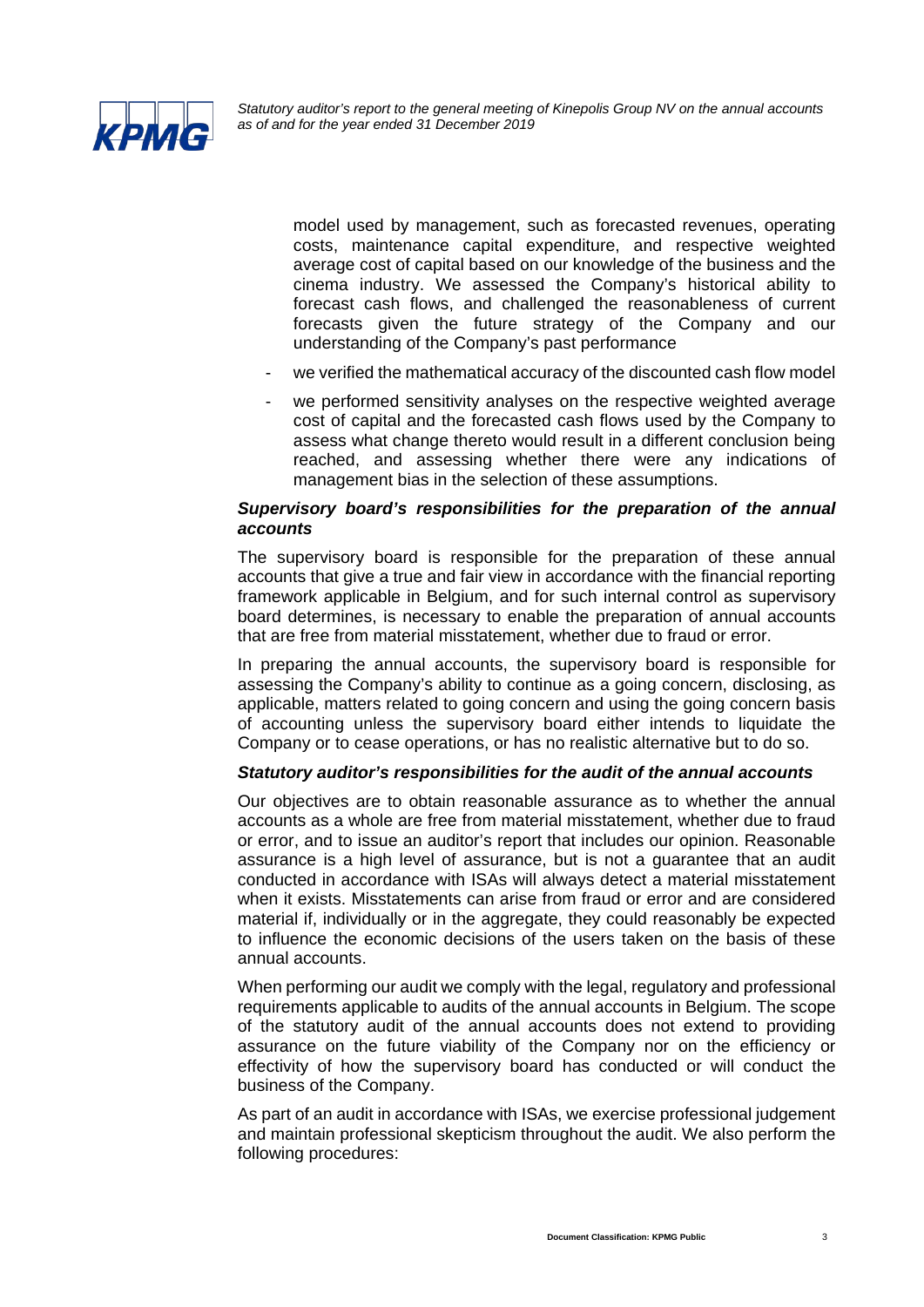

- Identify and assess the risks of material misstatement of the annual accounts, whether due to fraud or error, design and perform audit procedures responsive to those risks, and obtain audit evidence that is sufficient and appropriate to provide a basis for our opinion. The risk of not detecting a material misstatement resulting from fraud is higher than for one resulting from error, as fraud may involve collusion, forgery, intentional omissions, misrepresentations, or the override of internal control;
- Obtain an understanding of internal controls relevant to the audit in order to design audit procedures that are appropriate in the circumstances, but not for the purpose of expressing an opinion on the effectiveness of the Company's internal control;
- Evaluate the appropriateness of accounting policies used and the reasonableness of accounting estimates and related disclosures made by supervisory board;
- Conclude on the appropriateness of supervisory board 's use of the going concern basis of accounting and, based on the audit evidence obtained, whether a material uncertainty exists related to events or conditions that may cast significant doubt on the Company's ability to continue as a going concern. If we conclude that a material uncertainty exists, we are required to draw attention in our auditors' report to the related disclosures in the annual accounts or, if such disclosures are inadequate, to modify our opinion. Our conclusions are based on the audit evidence obtained up to the date of our auditors' report. However, future events or conditions may cause the Company to cease to continue as a going concern;
- Evaluate the overall presentation, structure and content of the annual accounts, including the disclosures, and whether the annual accounts represent the underlying transactions and events in a manner that achieves fair presentation.

We communicate with the audit committee regarding, among other matters, the planned scope and timing of the audit and significant audit findings, including any significant deficiencies in internal control that we identify during our audit.

We also provide the audit committee with a statement that we have complied with relevant ethical requirements regarding independence, and to communicate with them all relationships and other matters that may reasonably be thought to bear on our independence, and where applicable, related safeguards.

For the matters communicated with the audit committee, we determine those matters that were of most significance in the audit of the annual accounts of the current period and are therefore the key audit matters. We describe these matters in our auditor's report unless law or regulation precludes public disclosure about the matter.

# **Other legal and regulatory requirements**

# *Responsibilities of the Supervisory board*

The supervisory board is responsible for the preparation and the content of the annual report on the annual accounts, of the documents required to be filed in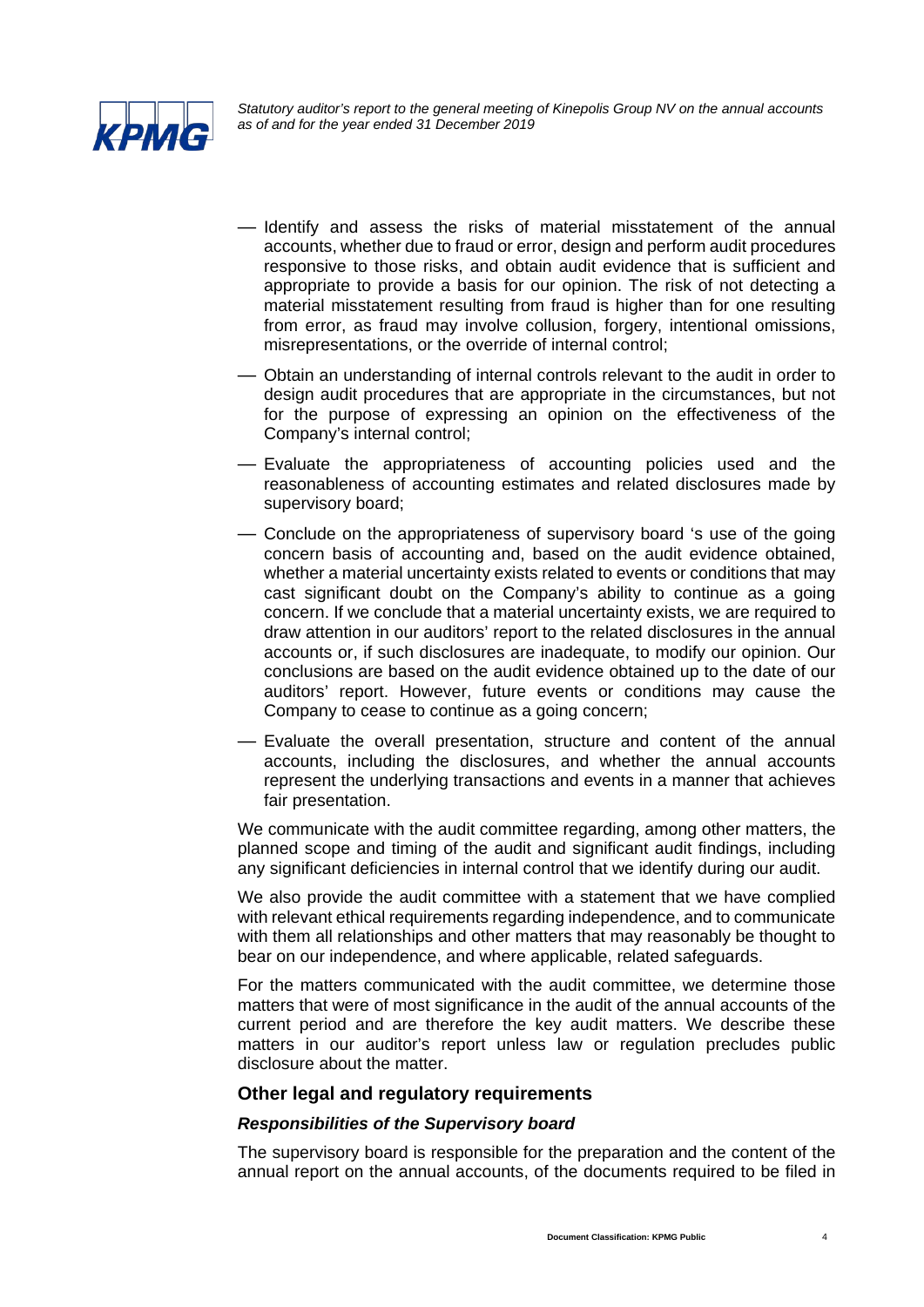

accordance with the legal and regulatory requirements, for maintaining the Company's accounting records in compliance with the applicable legal and regulatory requirements, as well as for the Company's compliance with the Companies' Code or, as from January 1, 2020, the Companies' and Associations' Code and the Company's articles of association.

### *Statutory auditor's responsibilities*

In the context of our mandate and in accordance with the Belgian standard which is complementary to the International Standards on Auditing as applicable in Belgium, our responsibility is to verify, in all material respects, the annual report on the annual accounts, certain documents to be filed in accordance with legal and regulatory requirements and compliance with certain requirements of the Companies' Code or, as from January 1, 2020, the Companies' and Associations' Code and with the Company's articles of association, and to report on these matters.

### *Aspects concerning the annual report on the annual accounts*

Based on specific work performed on the annual report on the annual accounts, we are of the opinion that this report is consistent with the annual accounts for the same period and has been prepared in accordance with articles 3:5 and 3:6 of the Companies' and Associations' Code.

In the context of our audit of the annual accounts, we are also responsible for considering, in particular based on the knowledge gained throughout the audit, whether the annual report on the annual accounts contains material misstatements, that is information incorrectly stated or misleading. In the context of the procedures carried out, we did not identify any material misstatements that we have to report to you.

The non-financial information required by article 3:6 §4 of the Companies' and Associations' Code has been included in the annual report on the annual accounts. The Company has prepared this non-financial information based on ISO26000. In accordance with art 3:75  $\S$ 1, 1<sup>st</sup> paragraph, 6° of the Companies' and Associations' Code, we do not comment on whether this non-financial information has been prepared in accordance with the mentioned ISO26000.

### *Information regarding the social balance sheet*

The social balance sheet, which is to be filed with the National Bank of Belgium in accordance with article 3:12 §1 8° of the Companies' and Associations' Code, includes, with respect to form and content, the information required by law and does not present any material inconsistencies with the information that we became aware of during the performance of our engagement.

### *Information about the independence*

- Our audit firm and our network have not performed any engagement which is incompatible with the statutory audit of the annual accounts and our audit firm remained independent of the Company during the term of our mandate.
- The fees for the additional engagements which are compatible with the statutory audit of the annual accounts referred to in article 3:65 of the